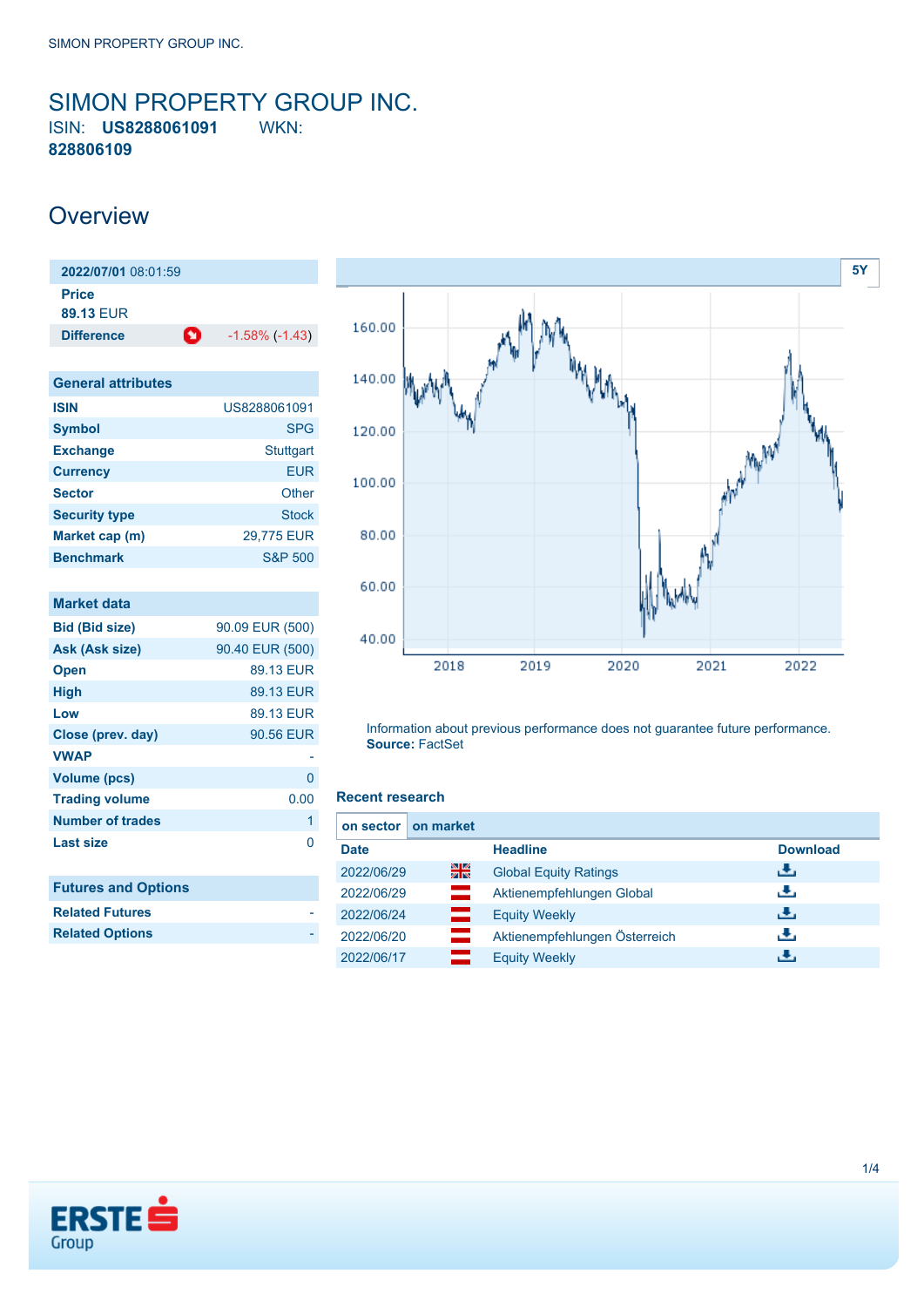# Details

**2022/07/01** 08:01:59 **Price**

**89.13** EUR

**Difference 1.58% (-1.43)** 

| <b>General attributes</b> |                    |  |
|---------------------------|--------------------|--|
| <b>ISIN</b>               | US8288061091       |  |
| <b>Symbol</b>             | <b>SPG</b>         |  |
| <b>Exchange</b>           | <b>Stuttgart</b>   |  |
| <b>Currency</b>           | <b>EUR</b>         |  |
| <b>Sector</b>             | Other              |  |
| <b>Security type</b>      | Stock              |  |
| Market cap (m)            | 29,775 EUR         |  |
| <b>Benchmark</b>          | <b>S&amp;P 500</b> |  |

| <b>Market data</b>      |                 |
|-------------------------|-----------------|
| <b>Bid (Bid size)</b>   | 90.09 EUR (500) |
| Ask (Ask size)          | 90.40 EUR (500) |
| <b>Open</b>             | 89.13 EUR       |
| <b>High</b>             | 89.13 EUR       |
| Low                     | 89.13 EUR       |
| Close (prev. day)       | 90.56 EUR       |
| <b>VWAP</b>             |                 |
| Volume (pcs)            | 0               |
| <b>Trading volume</b>   | 0.00            |
| <b>Number of trades</b> | 1               |
| <b>Last size</b>        | 0               |
|                         |                 |

| <b>Performance and Risk</b> |           |           |           |  |
|-----------------------------|-----------|-----------|-----------|--|
|                             | 6M        | 1Y        | 3Υ        |  |
| <b>Perf</b> (%)             | $-35.11%$ | $-18.16%$ | $-35.72%$ |  |
| Perf (abs.)                 | $-48.99$  | $-20.09$  | $-50.32$  |  |
| <b>Beta</b>                 | 0.93      | 1.09      | 1.37      |  |
| <b>Volatility</b>           | 33.54     | 32.82     | 56.43     |  |



Information about previous performance does not guarantee future performance. **Source:** FactSet

| <b>Price data</b>                           |                         |
|---------------------------------------------|-------------------------|
| Ø price 5 days   Ø volume 5 days (pcs.)     | 93.45 EUR (21)          |
| Ø price 30 days   Ø volume 30 days (pcs.)   | 97.87 EUR (25)          |
| Ø price 100 days   Ø volume 100 days (pcs.) | 112.28 EUR (15)         |
| Ø price 250 days   Ø volume 250 days (pcs.) | 119.71 EUR (48)         |
| <b>YTD High   date</b>                      | 145.45 EUR (2022/01/06) |
| <b>YTD Low   date</b>                       | 89.12 EUR (2022/06/16)  |
| 52 Weeks High   date                        | 151.25 EUR (2021/11/23) |
| 52 Weeks Low   date                         | 89.12 EUR (2022/06/16)  |

### **All listings for SIMON PROPERTY GROUP INC.**

| Exchange $\Box$                 | <b>Date</b>    | <b>Time Price</b> |                 | <b>Trading volume</b><br>(mio.) | <b>Number of</b><br>trades |
|---------------------------------|----------------|-------------------|-----------------|---------------------------------|----------------------------|
| <b>Vienna Stock</b><br>Exchange | 2022/07/<br>01 |                   | 09:05 89.59 EUR | 0.00                            | 1                          |
| Tradegate                       | 2022/07/<br>01 |                   | 17:02 90.73 EUR | 0.03                            | 12                         |
| <b>Stuttgart</b>                | 2022/07/<br>01 |                   | 08:01 89.13 EUR | 0.00                            | 1                          |
| <b>NYSE</b>                     | 2022/07/<br>01 |                   | 17:55 94.03 USD | 43.83                           | 10,554                     |
| <b>Munich</b>                   | 2022/07/       | 08:00             | 89.20 EUR       | 0.00                            | 1                          |

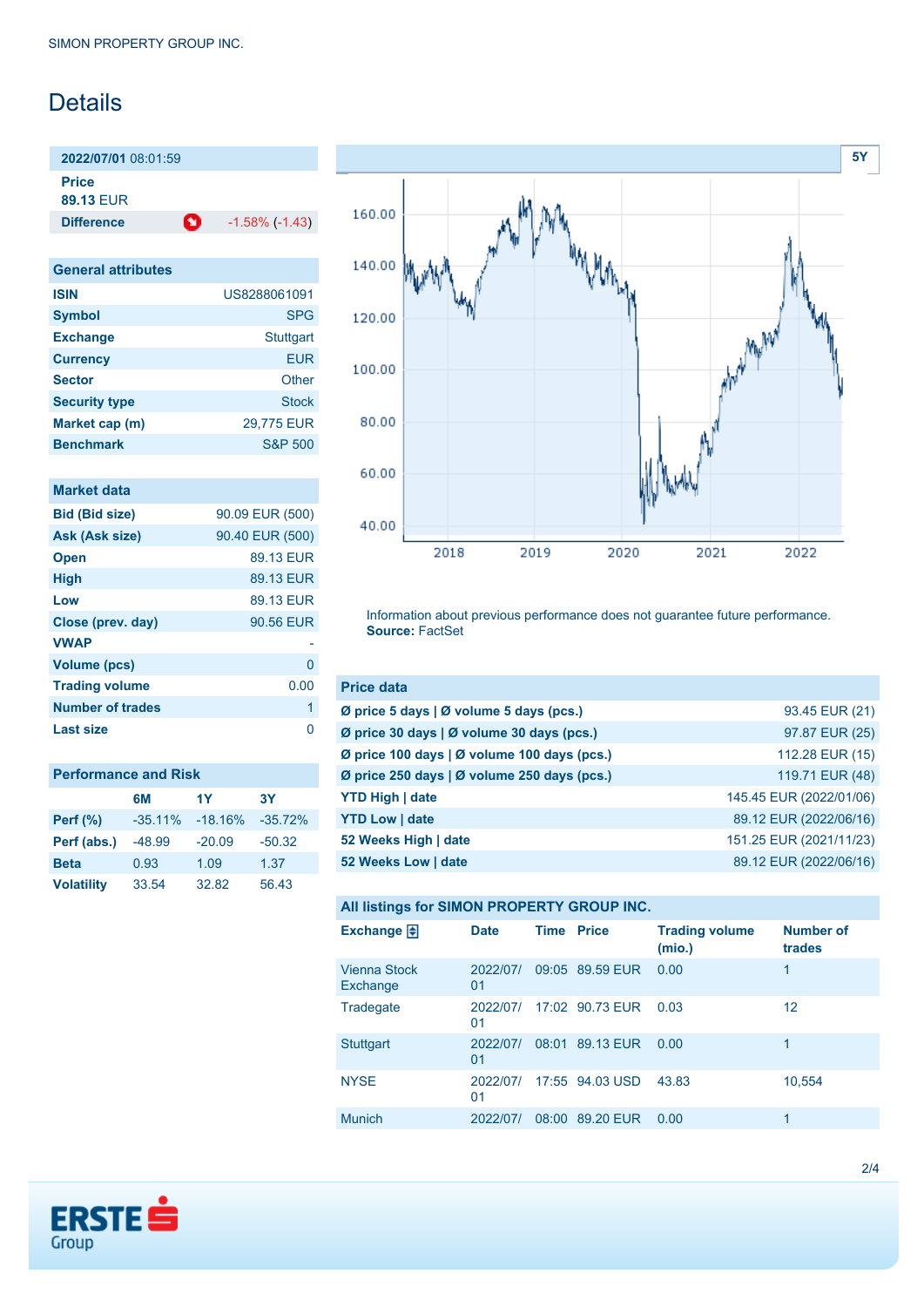|                                 | 01             |                                |      |    |
|---------------------------------|----------------|--------------------------------|------|----|
| <b>London Stock</b><br>Exchange | 01             | 2022/06/ 17:24 110.51 USD 0.00 |      |    |
| Hanover                         | 2022/07/<br>01 | 08:02 89.24 EUR                | 0.00 |    |
| Frankfurt                       | 2022/07/<br>01 | 09:16 89.32 EUR                | 0.00 |    |
| <b>Duesseldorf</b>              | 2022/07/<br>01 | 17:30 90.88 EUR                | 0.00 | 19 |
| <b>Berlin</b>                   | 2022/07/<br>01 | 08:08 89.11 EUR 0.00           |      |    |